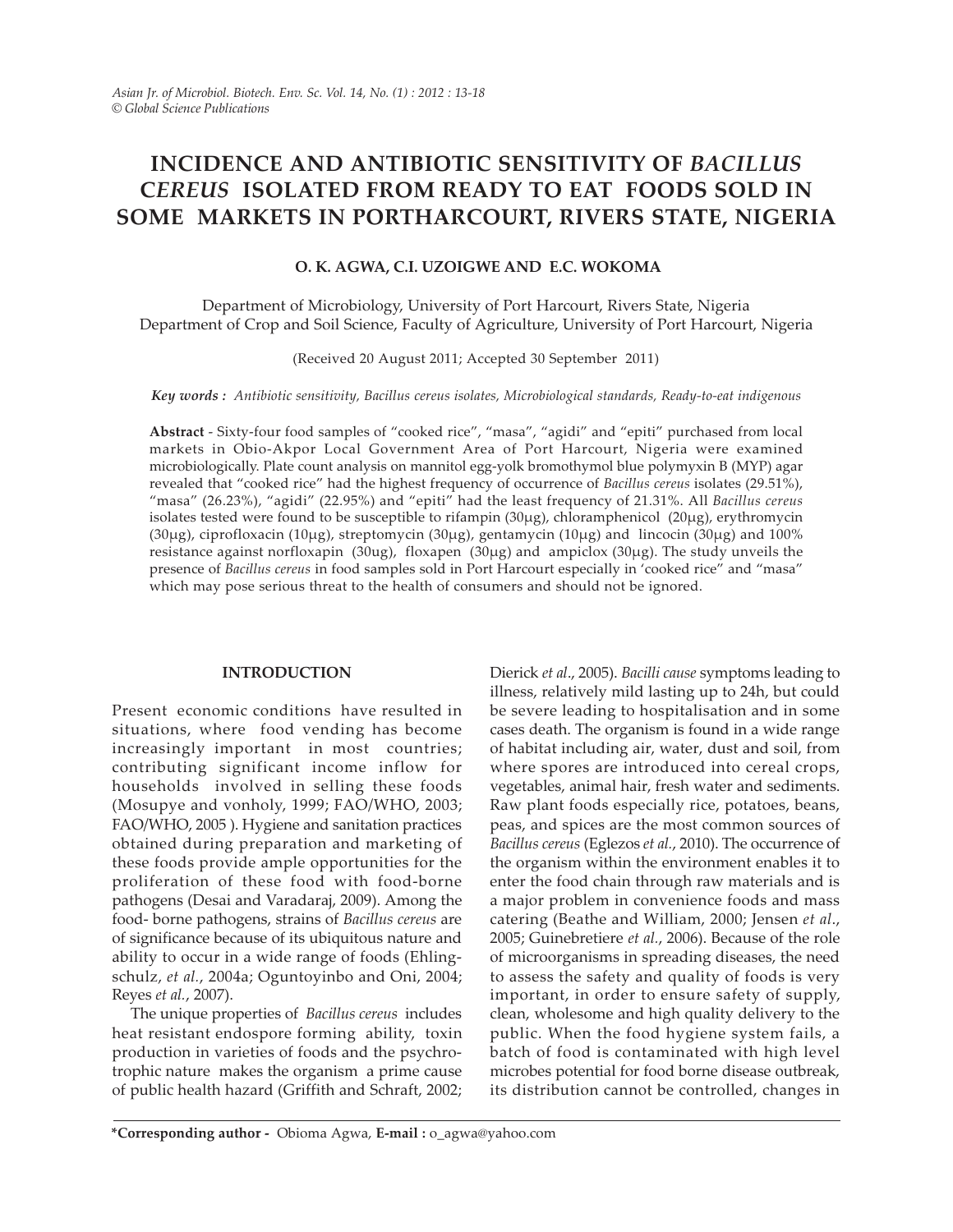public health and deterioration and increases susceptibility rate (Sahota et al., 2008).

In several studies that have been conducted on the incidence of food-borne pathogens, emphasis had been on Bacillus cereus (Yusuf et al., 1992; Umoh and Odoba, 1999; Umar et al., 2006; Desai and Varadaraj, 2009). The microbiological safety of foods sold in the market is of major concern because of the environment in which they are prepared, often in places that may have poor sanitation, coupled with use of containers which expose the food to numerous potential contaminants such as heavy metals and pesticides. Some of the food samples have been tested for various microorga-nisms of public health concern and Bacillus cereus was among them (Tomlins et al., 2004).

 This study was carried out to evaluate the presence of Bacillus cereus in ready- to -foods purchased from markets in Port Harcourt and characterize the organism isolated in terms of biochemical reaction and antibiotic susceptibility.

# MATERIALS AND METHODS

#### Sampling site and collection

A total of sixty four food samples being sold in various sales points in urban markets at Mile I, Mile III, Oil mill, and Rumuokoro areas of Port Harcourt were enumerated for the viable counts of Bacillus cereus. The food samples comprised of Sixteen samples each of "cooked rice", "masa", "agidi" and "epiti"(cereal preparation) were collected from the food vendors in sterile disposable polyethylene bags brought to laboratory for microbiological analysis. Analysis of samples were performed within 60mins of collection

|  |  | <b>Table 1.</b> Ingredients of the food samples analysed |  |  |  |  |  |  |  |  |
|--|--|----------------------------------------------------------|--|--|--|--|--|--|--|--|
|--|--|----------------------------------------------------------|--|--|--|--|--|--|--|--|

| Samples     | Ingredients                                                    |  |  |
|-------------|----------------------------------------------------------------|--|--|
| Cooked rice | Rice, meat, groundnut oil,<br>Seasonings(salt, onions, pepper, |  |  |
|             | tomato paste)                                                  |  |  |
| Masa        | Rice and raw milk                                              |  |  |
| Agidi       | Powdered corn grain & seasonings                               |  |  |
| Epiti       | Powdered corn grain, plantain flour,<br>palmoil, seasonings.   |  |  |
|             |                                                                |  |  |

#### Enumeration of Bacillus cereus

A homogeneous sample was prepared with 10g of

food sample, aseptically transferred into 90mL of tryptone broth to give an initial 1:10 dilution. Aliquots of 0.1mL from 10-5dilutions were surface plated on sterile dried Mannitol egg-yolk bromothymol blue polymyxin B (MYP) agar plates. The plates were incubated at 37C for 24h examined, then left for another 24h at room temperature and re-examined. Sixteen presumptive colonies of Bacillus cereus were randomly selected and counted based on characteristic colony feature. The colonies were purified on freshly prepared MYP agar plates. After incubation, typical colonies of bluish green blue colonies with zones of egg yolk precipitate on the medium were picked, streaked out to obtain pure cultures and finally maintained on nutrient agar slopes in the refrigerator (4C). The presumptive isolates were identified by morphological characteristics. The morphological test includes appearance of cell, shape and pigmentation. Further identification of the organisms using biochemical characteristics are Gram's reaction, position of spores, motility, citrate utilisation, oxidase, indoleproduction, urease, voges-proskauer reaction, hydrolysis of starch, nitrate reduction, gelatine hydrolysis, production of gasandacid from glucose, sucrose, mannitol and lactose (Cappuccino and Sherman, 2004).

### Antibiotic sensitivity test

All Bacillus cereus isolates were tested for their sensitivity to antibiotics by means of a disc diffusion method (Bauer et al., 1966). The organisms were investigated using antibiotics disc containing rifampin (10µg), chloramphenicol (20µg), erythromycin (30µg), ciprofloxacin (10µg), streptomycin (30µg), gentamycin (10µg) ), floxapen (30µg), ampiclox (30µg), norfloxapin (30ug),and lincocin (30µg). The antibiotics disc were spaciously placed on Mueller - Hinton agar plates previously seeded with 6h-broth cultures of Bacillus cereus isolates. The plates were incubated at 37*<sup>o</sup>* C for18-24h. The different zones of inhibition were measured to the nearest millimetre and interpreted as sensitive, moderate sensitive and resistant based on the interpretation table recommended by the disc manufacturer (Oxoid, 1998).

#### RESULTS

The results of Bacillus cereus in some cereal based ready to eat foods sold in Port Harcourt is depicted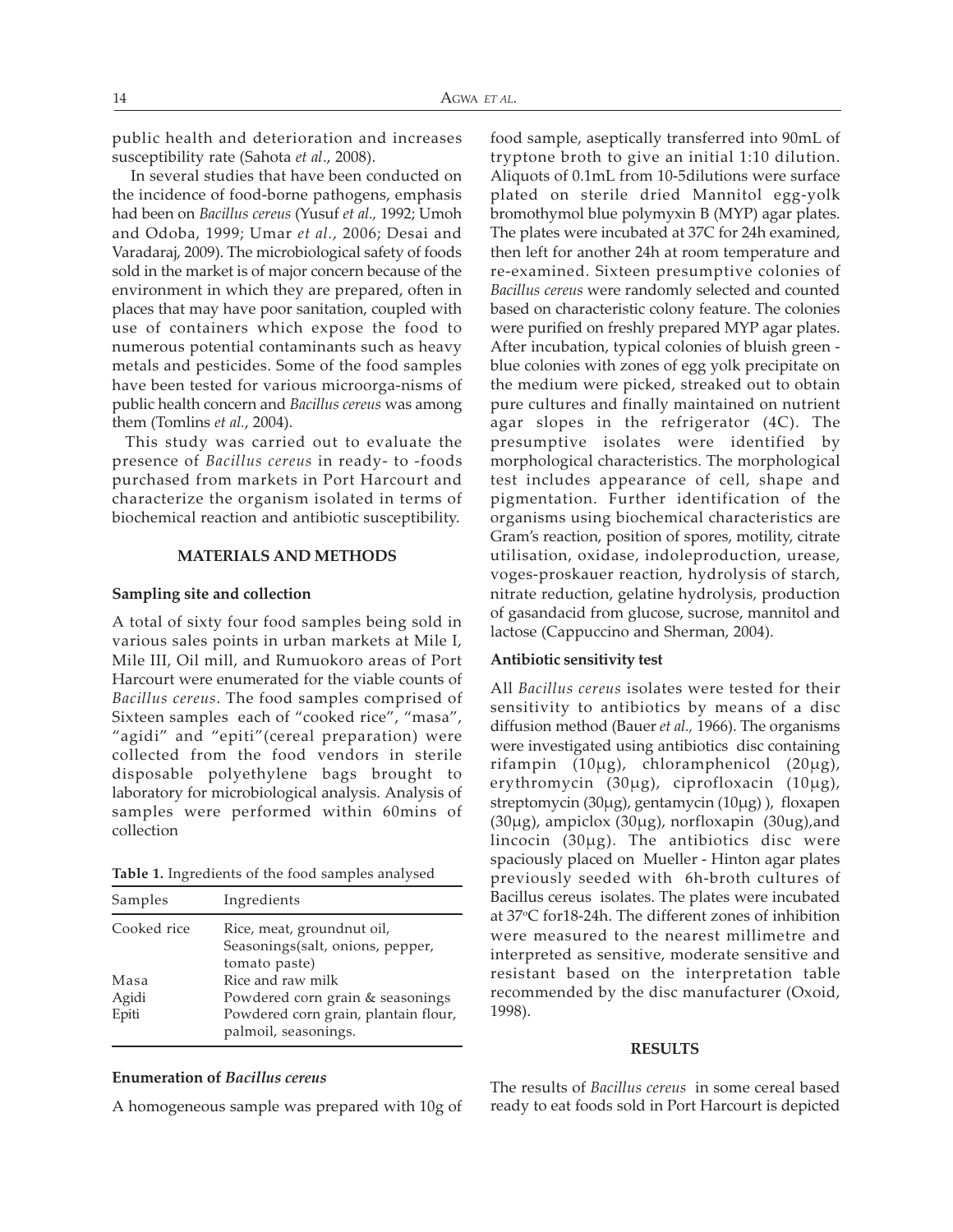in Fig. 1 and Table 2. Among the various markets sampled, Oil mill market had the highest microbial load of the organism, followed by rumuokoro, mile 3 and finally mile 1 market. A total of sixty-four food samples "cooked rice", "masa", "agidi" and "epiti" were assessed. The average count from the food samples showed that about 7.2 x 105cfu/mL were obtained from cooked rice, 6.4 x105cfu/mL from masa,  $5.6 \times 105$ cfu/mL from agidi and  $5.3 \times$ 105cfu/mL from epiti. Sixteen presumptive colonies of Bacillus cereus isolated revealed an irregular edge, large, flat, rough bluish green to blue colonies with zones of egg yolk precipitate. Antibiotic sensitivity test of the isolates determined by the disc diffusion method in accordance with the instructions of the antibiotics disc manufacturer are shown in Table 3. The isolates were highly resistant to ampiclox, norfloxacin & floxapen, sensitive to erythromycin, chloramphenicol, streptomycin rifampin and ciprofloxacin and less sensitive to lincocin and gentamycin.

Table 2. Cumulative plate count and total percentage from various food samples

| S/N <sub>0</sub> | Sample<br>tested | No. of<br>samples | Total<br>counts<br>(x106cfu/g) | $%$ total |
|------------------|------------------|-------------------|--------------------------------|-----------|
| $\mathbf{1}$     | CR.              | 16                | 72                             | 29.51     |
| $\overline{2}$   | <b>MS</b>        | 16                | 64                             | 26.23     |
| 3                | AG               | 16                | 56                             | 22.95     |
| $\overline{4}$   | FР               | 16                | 52                             | 21.31     |
|                  | Total            | 64                | 244                            | 100       |

Keys: CR = cooked rice, MS = masa, AG = agidi; EP = epiti

#### DISCUSSION

The public health significance of Bacillus cereus is of high concern in view of the organism being implicated in a number of food poisoning outbreaks. The isolation of Bacillus cereus from all the food samples could be explained by the ubiquitous distribution of this organism and its ability to form endospores (Kotiranta et al., 2000; McKillip, 2000). A total of 64 samples (cooked rice, masa, agidi and epiti) were analysed. From the results obtained in the study, there were high contamination levels of Bacillus cereus found in cooked rice  $(7.2 \times 105 \text{c}fu/g)$  this is not surprising because the organism is a normal flora of rice followed by Masa (6.4×105cfu/g), a cereal

preparation from rice which harbour the organism naturally with total percentage count of 26.23%. Masa was followed by agidi with  $5.6 \times 105$ cfu/g and a total percentage count of 22.95% and lastly epiti (5.3×105cfu/g) with total percentage count of 21.31%. The variations in the value of bacterial count percentages may be attributed to numerous contaminations potential of the organism, as most of the food samples were prepared in places with poor sanitation practices, poor storage and transport conditions. In most cases, food vendors do not have adequate bathing facilities, atimes starts their day without taking a bath, therefore foods and ingredients are exposed to repeated contamination from unwashed hands and materials used for wrapping such as leaves, newspaper and reusable polyethylene bags. Purchasing ready-to-eat foods from markets exposes one to a considerable risk of public health due to poor hygiene practices (Mosupye and Vonholy, 1999; Ehirim et al., 2001; FAO/WHO, 2003; FAO/WHO, 2005). Agidi and epiti which had the lowest percentage of the isolates could be attributed to the method of processing the corn grain and plantain (drying on moderately clean floor and machine milling) (AOAC, 1995). The limited time & temperature exposure during agidi preparation is equally insufficient to destroy Bacillus cereus spores. Bacillus cereus food poisoning is principally associated with temperature abuse during the storage of food. Temperature abuse can result in spore germination and multiplication of the vegetative cells leading to hazardous levels of vegetative cells or toxins in the food at the time of consumption (Granum, 2001). The extreme resistance of the spores of this pathogen to heat, desiccation, sanitizers and irradiation contributes to their distribution, survival and persistence within the entire food chain from raw agricultural commodities to finished retailed products (Eglezos et al., 2010)

The results of the antibiotic susceptibility of the isolates are shown in Table 2. The antibiotic susceptibility was determined by the disc agar diffusion method in accordance with the instructions of the antibiotic disc manufacture (Oxoid). All the Bacillus cereus isolates were susceptible to Streptomycin (100%) Chloramphenicol (100%), Rifampin (100%), Erythromycin (100%) and Ciprofloxacin (100%) Gentamycin (100%) and less sensitive to Lincocin (82%).

The findings of the present study correspond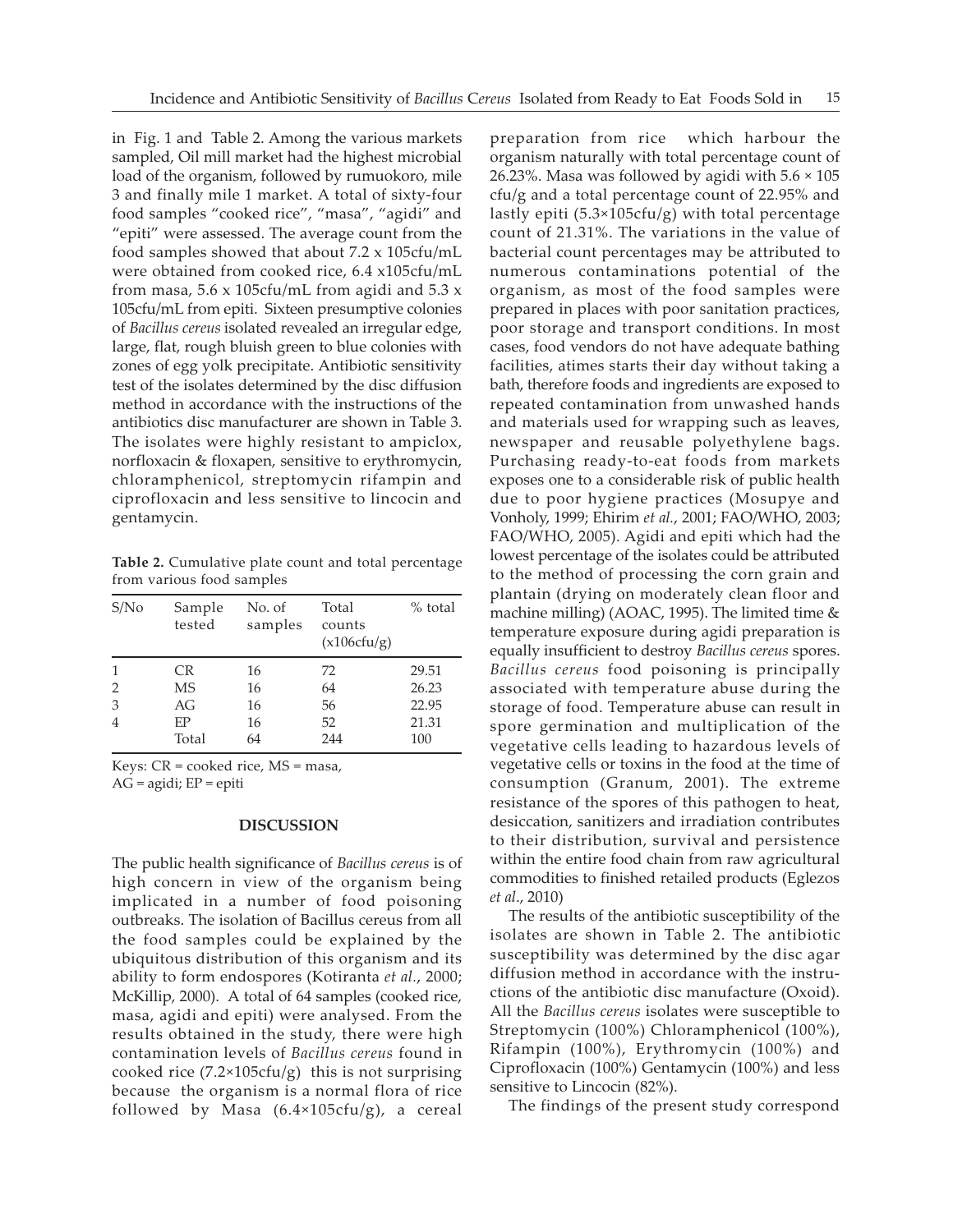| Antibiotics (conc/ $\mu$ g) | Food samples |                              |                                           |                              |  |  |
|-----------------------------|--------------|------------------------------|-------------------------------------------|------------------------------|--|--|
|                             |              |                              | Zones of inhibition in diameter mm status |                              |  |  |
|                             | CR.          | AG                           | EP                                        | MS                           |  |  |
| Rifampin (10µg)             | 32(S)        | 38(S)                        | 32(S)                                     | 29(S)                        |  |  |
| Erythromycin (30µg)         | 28(S)        | 23(R)                        | 26(S)                                     | 32(S)                        |  |  |
| Ampiclox (30µg)             |              | $\qquad \qquad \blacksquare$ |                                           |                              |  |  |
| Chloramphenicol (20µg)      | 40(S)        | 31(S)                        | 31(S)                                     | 30(S)                        |  |  |
| Norfloxacin (30µg)          |              |                              |                                           |                              |  |  |
| Streptomycin (30µg)         | 34(S)        | 40(S)                        | 34(S)                                     | 26(S)                        |  |  |
| Gentamycin (10µg)           | 20(MS)       | 30(S)                        | 24(S)                                     | 28(S)                        |  |  |
| Lincocin $(30\mu g)$        | 20(MS)       | 28(S)                        | 30(S)                                     | 20(MS)                       |  |  |
| Floxapen (30µg)             |              | -                            |                                           |                              |  |  |
| Ciprofloxacin $(10\mu g)$   | 27(S)        | 23(S)                        | 30(S)                                     | 27(S)                        |  |  |
|                             |              |                              |                                           | Bauer <i>et al.</i> , (1966) |  |  |

Keys:  $CR = C$ ooked rice ;  $AG = Agidi$ ;  $S = S$ ensitive ;  $EP = Epit$ ;  $R = Resistant$ ; MS = Masa ; MS = Moderately Sensitive



Fig. 1 Distribution of the food samples within the markets analyzed

with those obtained by other researchers (Umar et al., 2006; Whong and Kwaga, 2007). Previous works have shown that antimicrobial susceptibility of Bacillus cereus were highly susceptible to streptomycin, chloramphenicol, erythromycin, ciprofloxacin, and less susceptible to ampicillin, ampiclox, cotrimazole, cloxacillin (Umar, et al., 2006). Variations in the percentages may be due to the differences in the concentrations of antimicrobial agents used, differences in the source of isolates, drug resistance transfer and the overall wide spread use of the antibiotics in the environment. The development of drug resistance may be due to the use of these drugs in medical and veterinary practice to treat infections and misuse of the drugs in the society, such practices can lead to drug resistance strains.The antimicrobial pattern of resistance of Bacillus cereus from foods is useful in epidemiological studies but its effectiveness decreases due to the negligence in utilisation policy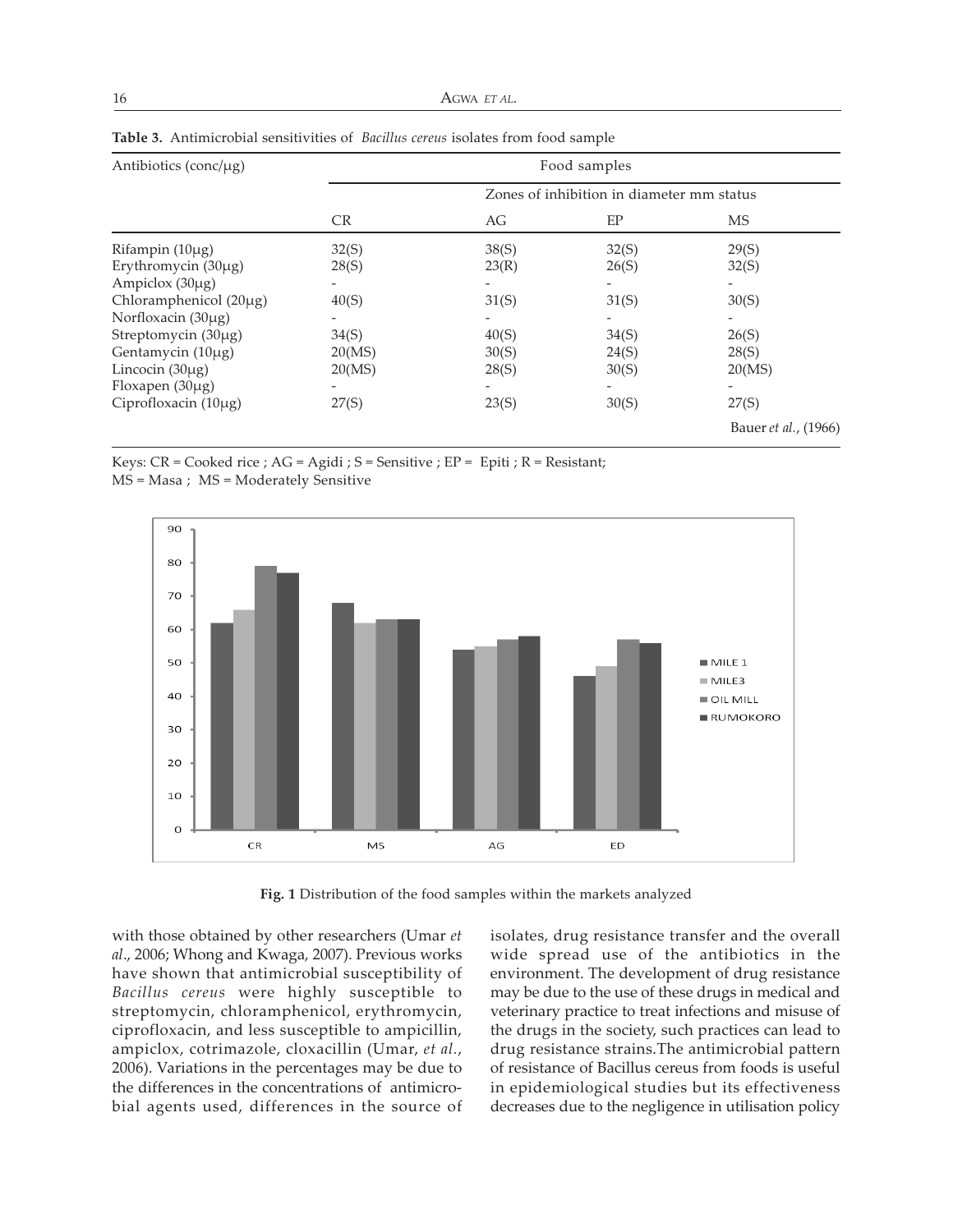(Whong and Kwaga, 2007).

The following strategies should be undertaken to control this pathogen: ensuring adequate temperature ( $75^{\circ}$ C) is reached during cooking of food, hot foods should be kept hot (maintained at a temperature greater or equal to  $63^{\circ}$ C) and cold foods should be kept cold (maintained at temperature less than or equal to  $5^{\circ}$ C) to prevent multiplication and toxin production. Training to help food vendors to comply with regulations and implement safe food handling practice; improve in the equipments used to prepare and serve foods and education campaign to increase consumer's awareness about nutrition and safety of foods.

## **CONCLUSION**

Food samples sold in markets are operating in less than an acceptable and satisfactory environment; efforts should be made to improve the safety of street-vended foods. Illness associated with these food products may be under reported, overlooked and ignored, a few of the affected seek medical attention owing to the mild nature and short duration of symptoms. This must be taken seriously as might lead to the release of toxins into the body causing severe damage to the internal organs and can eventually lead to death. Based on the result, the effective antibiotic against Bacillus cereus isolates are streptomycin, chloramphenicol, rifampin, erythromycin, cipfloxacin and gentamycin. Food-borne problems pose a serious threat to human health, the economy of individuals, families and nations. To ensure the safety of food, Hazard Analysis and Critical Control Point (HACCP) must be applied from the primary producer to final consumption and its implementation. Their control requires effort on the part of the Government, food industry (vendors) and consumers to meet the challenges of the future.

# REFERENCES

- AOAC 1995. Bacillus cereus in foods. Enumeration and confirmation. Microbiological methods, AOAC Official Method 980: 31. In: Cunniff, P. (Ed), Official Methods of Analysis of AOAC International,  $16<sup>th</sup>$  ed. vol. 1, AOAC International, Arhington VA, USA. Pp 52-54.
- Bauer, A.W., Kirby, W.M.M., Sherris, J.C., Turck, M.1966.Antibiotic susceptibility testing by a standardized single disk method. American Journal of Clinical Pathology. 36:493-496.
- Beattie, S.H. and Williams, A.C. 2000. Detection of toxins. In :Encyclopedia of Food Microbiology (Vol. 1). Edited by Robinson, R.K., Batt, C.A. and Ratel, P.D. Academic Press, San Diego, USA. pp. 141-149.
- Desai, S.V. and Varadaraj, M.C. 2009. Prevalence of toxigenic traits in native food isolates of Bacillus cereus in the city of Mysore, Southern India. Journal of Microbiology and Antimicrobials. 1 (2) : 027-034.
- Dierick, K., Vancoillie, E., Swiecicka, I., Megfroidt, G., Devlieger, H., Meulemans, A., Hoedemaekers, G., Fourie, L., Heyndrickx, M. and Mahillon, J. 2005. Fatal family outbreak of Bacillus cereus associated food poisoning. J. Clin. Microbiol. 43 : 4277- 4279
- Eglezos, S., Huang, B., Dykes, E.A. and Fegan, N. 2010. The prevalence and concentration of Bacillus cereus in retail food products in Brisbane, Australia. Food Borne Pathogens and Diseases. 7 (7) : 1-3.
- Ehirim, J.E., Azubike, M.C., Ubbaonu, C.N., Anyanwu, E. C., Ibe, K.M. and Ogbonna, M.O. 2001. Critical control point of complementary food preparation and handling in Eastern Nigeria. Bulletin of the World Health Organisation. 79 (5) : 423-435.
- Ehling-Schulz, M., Fricker, M. and Scherer, S. 2004. Bacillus cereus, the causative agent of food borne illness. Mol. Nutr. Food Res. 48 : 479-487
- FAO/WHO. 2003. Assuring food safety and Quality: Guideline for strengthening National food control systems. Food and Nutrition, paper No. 76.
- FAO/WHO.2005.Informal food distribution sector in Africa (street foods): Importance and challenges.
- Granum, P.E. 2001. Bacillus cereus: In: Food Microbiology. Fundamentals and Frontiers (Eds. Doyle, M.P., Beuchat, L.R. and Montville, J.J.) pp. 373 - 381.
- Griffiths, M.W. and Schraft, H. 2002. Bacillus cereus food poisoning. In: Food borne Diseases, Cliver, D.O. and Riemann, H.P. (Eds) Academic press, London. pp 261-270.
- Guinebretiere, M-H., Fagerlund, A., Granum, P.E. and Nguyen- The C. 2006. Rapid discrimination of cyt K-1 and CytK-2 genes in Bacillus cereus strains by a novel duplex PCR system. FEMS Microbiology Letters. 259 : 74-80.
- Jensen, G.B., Hansen, B.M., Eilenberg, J. and Mahillon, J. 2003. The hidden lifestyles of Bacillus cereus and relatives. Minireview in Environmental Microbiology. 5 : 631-640.
- Kotiranta, A., Lounatmaa, K. and Haapasalo, M. 2000, Epidemiology and Pathogenicity of Bacillus cereus infection. Microbes and Infections. 2 : 189-198.
- McKillip, J.L. 2000. Prevalence and expression of enterotoxins in Bacillus cereus and other Bacillus spp. A literature review. Antonio Van Leewenhock. 77 : 393-399.
- Mosupye, F.M. and Vonholy, A. 1999.Microbiological quality and safety of ready-to-eat street-vended foods in Johannesburg, South Africa. Journal of Food Protection. 62 : 1278-1284.